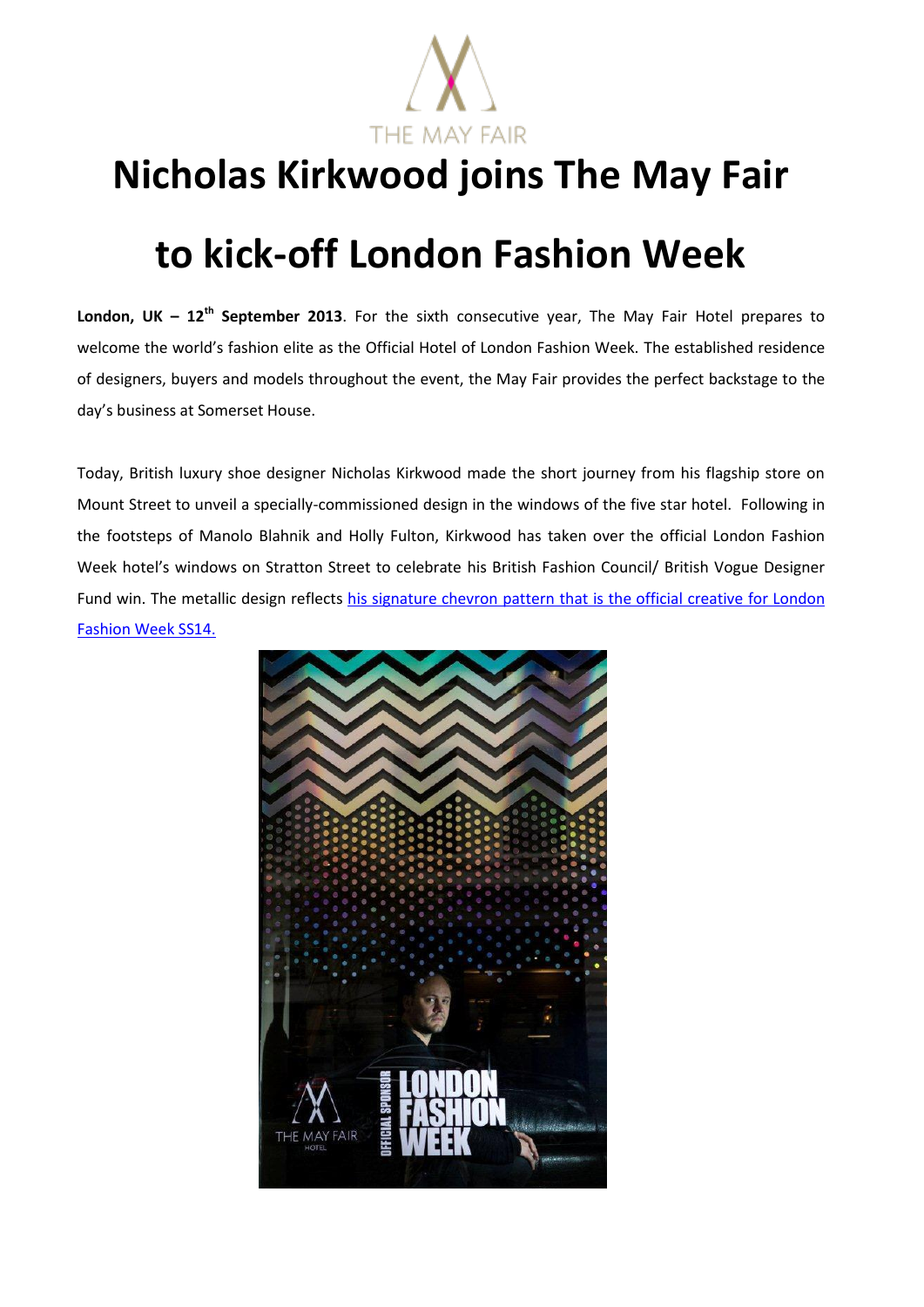the may fair

Images can be downloaded here[: https://edelmanftp.box.com/s/k5jwahhyyve0wt513v33](https://edelmanftp.box.com/s/k5jwahhyyve0wt513v33)

Nicholas Kirkwood says, "I am excited to partner with The May Fair and the British Fashion Council for London Fashion Week and can't wait for guests, including international press and buyers, to see the signature chevron print applied to The May Fair's windows."

In the heart of one of London's most enviable addresses, The May Fair boasts its own programme of industry events and parties across the week. Highlights include visionary designer Corrie Nielsen's Spring/Summer 2014 show. She returns to London Fashion Week with a collection inspired by Chinese cinema and traditional dress. A popular fixture on the schedule since winning Fashion Fringe, her show - *The Forbidden Liaisons* – will be hosted in The May Fair's DanZiger Suite on 13<sup>th</sup> September at 12.30pm.

Even the menu in The May Fair Bar gets a London Fashion Week makeover, with special dishes and cocktails catering for the supermodels who make the hotel their home for the five day event. Supermodel favourites include the oriental crab mussel broth with grilled crab claw to start, followed by the grilled salmon, toasted sunflower seed and fennel salad. The Supermodel menu includes a May Fair Mojito and costs £25 per person.

Anthony Lee, General Manager of The May Fair, says, *"The May Fair's gearing up for another busy September. The energy throughout the hotel is always palpable as the fashion glitterati descend upon us for London Fashion Week. Last year, one designer described it to me as a secret fashion village, where you'll always bump into a familiar face at every turn. This season will be no different, and we look forward to giving the industry the unprecedented party and after-party care we've become synonymous with."* 

Boasting [an unrivalled collection](http://www.themayfairsuites.com/) of London's most stylish suites, bars, restaurants and meeting spaces, The May Fair is the perfect venue for business and pleasure throughout the week. Sample the fine dining in the hotel's Quince restaurant; and relax and revive with a signature treatment at The May Fair Spa.

Visit [www.themayfairhotel.co.uk/lfw](http://www.themayfairhotel.co.uk/lfw) for more information.

**ENDS**